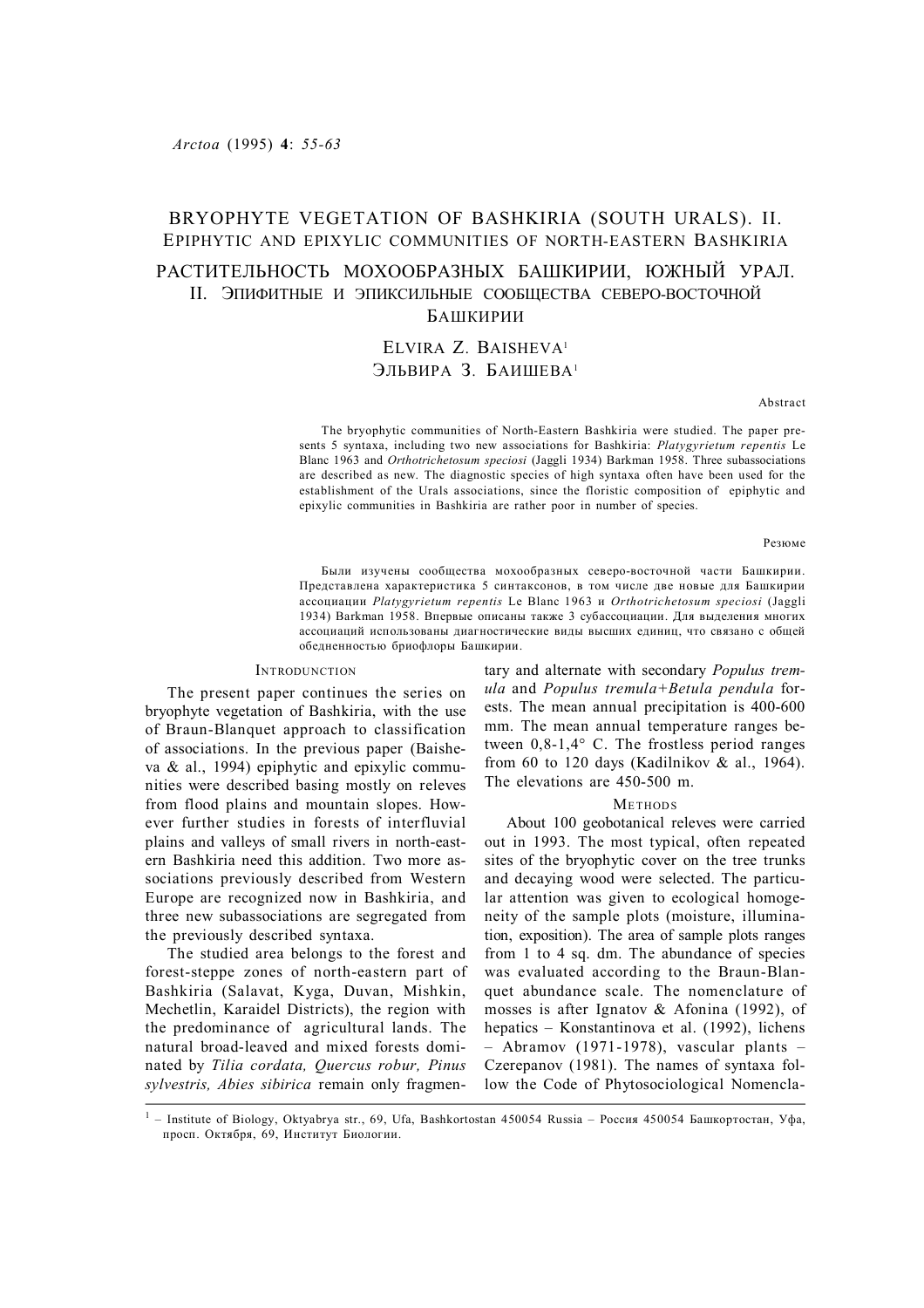ture (Barkman et al.,1986). The abbreviations of substrata used in the tables are as follow: TC – *Tilia cordata*; QR – *Quercus robur*; BP – *Betula pendula*; PT – *Populus tremula*; PN – *Populus nigra*; AI – *Alnus incana*; AG – *Alnus glutinosa*; AP – *Acer platanoides*; SC – *Salix caprea*, SA – *Sorbus aucuparia*, PS – *Pinus sylvestris*, R – rotten wood; the numbers of nomenclatural type-releves are marked with "!".

#### THE LIST OF SYNTAXA

(in boldface are syntaxa, not mentioned for Bashkiria previously; for the description of the other syntaxa in Bashkiria see Baisheva & al., 1994).

Cl. *HYPNETEA CUPRESSIFORMIS* Jezek et Vondracek 1962

Ord. *LEUCODONTETALIA* v. Huebschmann 1952 All. *Leskeion polycarpae* Barkman 1958

1. Ass. *Leskeetum polycarpae* Horvat. 1952

2. Ass. *Brachythecio salebrosi-Amblystegietum serpentis* Baisheva & al. 1994

 subass. *plagiomnietosum cuspidati* subass. nov.

All. *Tortulion laevipilae* Ochsner 1928

3. Ass. *Orthotrichetosum speciosi* (Jaggli 1934) Barkman 1958

 subass. *orthotrichetosum obtusifolii* subass. nov.

4. Ass. *Pylaisielleto polyanthae*-*Leskeelletum nervosae* Baisheva & al. 1994

5. Ass. *Pylaisietum polyanthae* Gams 1927

Cl. *LEPIDOZIO*-*LOPHOCOLETEA HETERO-PHYLLAE* v. Huebschmann 1976

Ord. *LOPHOCOLETALIA HETEROPHYLLAE* Barkman 1958

All. *Blepharostomion trichophylli* (Stefureac 1941) Barkman 1958

6. Ass. *Brachythecietum reflexi* Baisheva & al. 1994 All. *Tetraphido*-*Aulacomnion androgynae* (Krusenstjerna 1945) Barkman 1958

7. *Tetraphis pellucida* – community

8. Ass. *Plagiothecio laeti*-*Pohlietum nutantis* Baisheva & al., 1994

Ord. *DICRANETALIA* Barkman 1958

All. *Dicrano*-*Hypnion filiformis* Barkman 1958 9. Ass. *Ptilidio*-*Hypnetum pallescentis* (Herzog 1943) Barkman 1958.

 subass. *callicladietosum haldanani* subass. nov.

10. Ass. *Platygyrietum repentis* Le Blanc 1963 11. Ass. *Orthodicrano*-*Plagiothecietum laeti* Baisheva  $\&$  al., 1994

All. *Sanionio*-*Pleurozion schreberii* Solometch in

Baisheva & al., 1994

12. Ass. *Pleurozio*-*Ptilietum crista*-*castrensis* Solometch in Baisheva & al., 1994

#### DESCRIPTION OF SYNTAXA

Class HYPNETEA CUPRESSIFORMIS Jezek et Vondracek 1962

Order *LEUCODONTETALIA* v.Huebschmann 1952

Alliance LESKEION POLYCARPAE Barkman 1958 Association **Brachythecio salebrosi-Am-**

**blystegietum serpentis** Baisheva et al. 1994

subass. *plagiomnietosum cuspidati* subass. nov. Table 1

Type-releve  $-6$ .

Diagnostic species: *Brachythecium salebrosum, Amblystegium serpens, Plagiomnium cuspidatum.*

The subassociation unites sciophytic and mesophytic communities on rotten wood, often with soil. Such substratum is rich in mineral substances. The releves have been made in broad-leaved forests (*Aconito-Tilion*) and in the flood plain forests *(Alno-Padion, Salicion albae)*.

The high constancy of *Plagiomnium cuspidatum*, of diagnostic species of *Lepidozio-Lophocoletea heterophyllae (Lophocolea heterophylla, L. minor, Plagiothecium denticulatum)* and the lower presence of epiphytic species differ these communities from *Brachythecio salebrosi-Amblystegietum serpentis* (Baisheva at al., 1994) and allow to segregate the new subassociation *plagiomnietosum cuspidati*. Probably, *plagiomnietosum cuspidati* is developing from communities of subass. *typica* on the next stage of wood destruction. The mean average cover is 96%, average number of species in releve is 7.

The association *Mnietosum cuspidati* Felfoldy 1941 (*Anomodontion*) described on the bases of leaved trees in plane forests of Western Europe (Huebschmann, 1986) and var. *Mnium cuspidatum* of association *Brachythecio-Hypnetum cupressiforme* Norr 1969 are the similar syntaxa (Marstaller, 1987). The Urals communities differ from the former, ass. *Mnietosum cuspidati*, in (1) the absence of diagnostic species of *Anomodontion*; (2) the presence of diagnostic species of *Lepidozio-Lophocoletea Brachythecietalia (Brachythecium salebrosum, B. reflexum, Amblystegium serpens)*; (3) the occurrence on rotten wood. From the latter, ass. *Brachythecio-Hypnetum cupressiforme*, Ural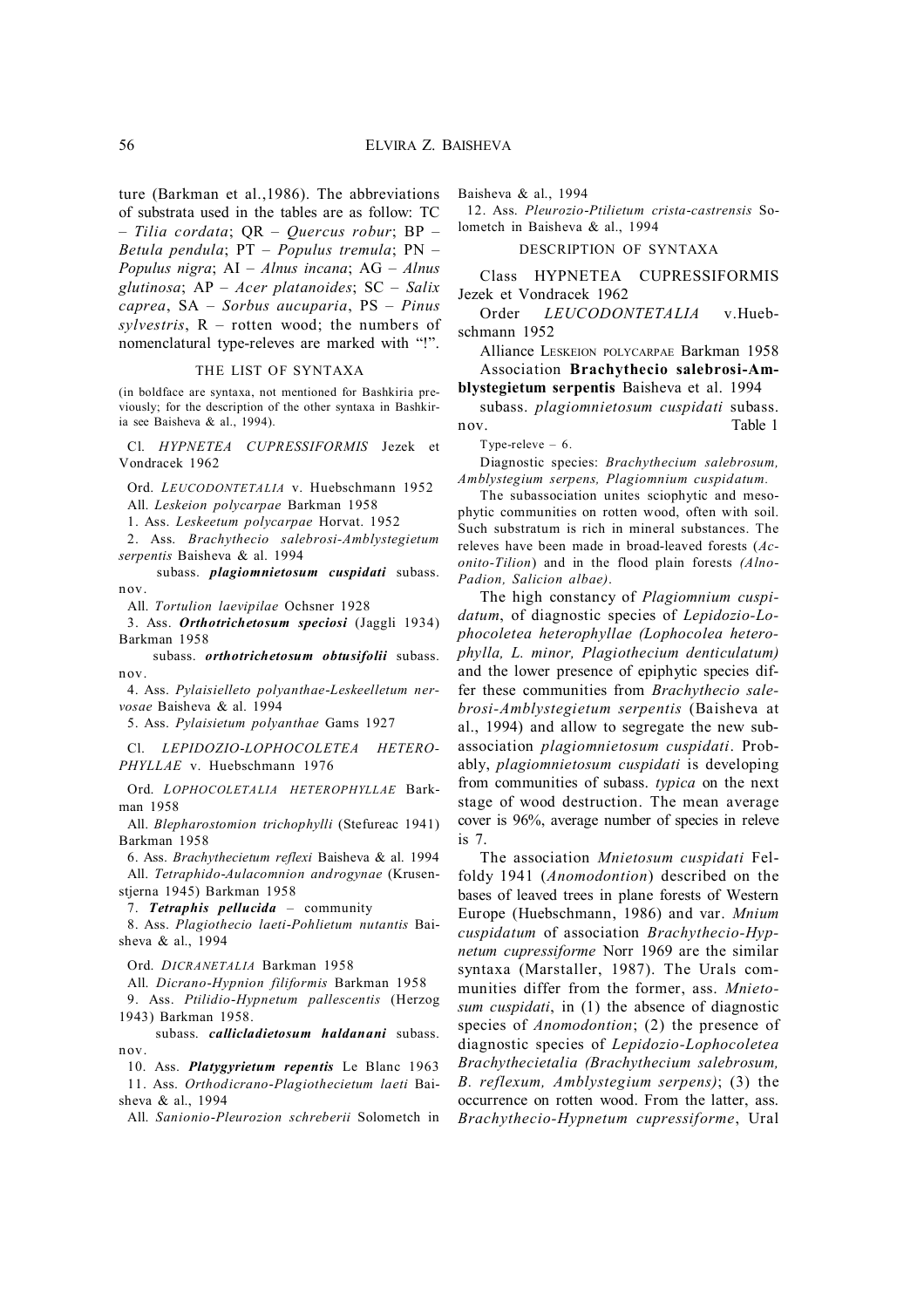| Number of releve            |                                                            |         |    |    | 5  | 61 |    | 8  | 9              | 10            |    | 12 | 13 | 14        | 15 |           |
|-----------------------------|------------------------------------------------------------|---------|----|----|----|----|----|----|----------------|---------------|----|----|----|-----------|----|-----------|
| Length of the plot, cm      | 10                                                         | 15      | 15 | 15 | 15 | 15 | 15 | 15 | 10             | 15            | 15 | 15 | 15 |           |    | O         |
| Width of the plot, cm       | 10                                                         | 15      | 10 | 15 | 15 | 15 | 15 | 15 | 10             | 15            | 15 | 15 | 15 | 10        |    | N         |
| Cover, %                    |                                                            | 100 100 |    | 80 |    |    |    |    |                |               |    |    |    |           |    |           |
| Substratum                  | R                                                          |         |    |    | R  |    |    | R  |                |               |    |    |    |           |    |           |
| Number of species in releve | 8                                                          | 15      | 5  |    | 10 |    |    | 4  | 5              | 11            | հ  | 10 |    | 6         | 4  |           |
|                             | Diagnostic species of association and subassociation       |         |    |    |    |    |    |    |                |               |    |    |    |           |    |           |
| Brachythecium salebrosum    | 2                                                          |         |    |    | 3  |    |    |    |                |               | 3  | 2  |    |           |    |           |
| Amblystegium serpens        | 3                                                          |         | 4  | 3  |    |    | 3  | 4  | 4              | 3             | 2  |    | 3  |           | 2  |           |
| Plagiomnium cuspidatum      |                                                            |         |    |    |    |    |    |    | $\mathfrak{p}$ | $\mathcal{P}$ | 3  | 3  | 3  |           | 3  |           |
|                             | Diagnostic species of Lepidozio-Lophocoletea heterophyllae |         |    |    |    |    |    |    |                |               |    |    |    |           |    |           |
| Lophocolea heterophylla     |                                                            |         |    |    |    |    |    |    |                |               |    |    |    |           |    |           |
| Lophocolea minor            |                                                            |         |    |    |    |    |    |    |                |               |    |    |    |           |    |           |
| Plagiothecium denticulatum  |                                                            |         |    |    |    |    |    |    |                | 2             |    |    |    |           | +  | Ш         |
|                             | Diagnostic species of Brachythecietalia rutabulo-salebrosi |         |    |    |    |    |    |    |                |               |    |    |    |           |    |           |
| Brachythecium reflexum      |                                                            | З       |    |    |    |    | 2  |    | 2              |               | 2  |    |    |           | 3  | <b>IV</b> |
| Campylium hispidulum s. l.  |                                                            |         |    |    |    |    |    |    |                |               |    | 2  |    |           |    | Ш         |
|                             | Other species:                                             |         |    |    |    |    |    |    |                |               |    |    |    |           |    |           |
| Hypnum pallescens           |                                                            |         |    |    | +  |    | 2  |    |                |               |    |    |    | 2         |    | Ш         |
| Sanionia uncinata           |                                                            |         |    |    |    |    |    |    |                | ٠             |    | 2  |    | $\ddot{}$ |    | Ш         |
| Callicladium haldanianum    |                                                            |         |    |    |    |    |    |    |                |               |    | +  |    |           |    | Ш         |
| Ceratodon purpureus         |                                                            |         |    |    | +  |    |    |    |                |               |    |    |    |           |    |           |
| Leskeella nervosa           |                                                            |         |    |    |    |    |    |    |                |               |    |    |    |           |    |           |
| Pohlia nutans               |                                                            |         |    |    |    |    |    |    |                |               |    |    |    |           |    |           |

Table 1. *Brachythecio salebrosi – Amblystegietum serpentis* Baisheva et al. 1994 subass. *plagiomnietosum cuspidatae* subass. nov.

Low constancy species: *Amblystegium varium* (13-2); *Brachythecium albicans* (6-r); *B. rutabulum* (2-1); *B. oedipodium* (14-2); *B. velutinum* (2-+); *B. starkei* (5-+); *Climacium dendroides* (1-+); *Eurhynchium hians* (2-+); *Leptodictyum riparium* (3-1); *Leskea polycarpa* (6-1); *Orthodicranum montanum* (2,12-+); *Pleurozium schreberi* (2-+).

communities differ in (1) the presence of *Hypnum pallescens, Campylium hispidulum, Callicladium haldanianum, Sanionia uncinata, Brachythecium reflexum* and (2) the lower constancy of *Brachythecium rutabulum* and *B. velutinum*.

Alliance TORTULION LAEVIPILAE Ochsner 1928 Association **Orthotrichetum speciosi** (Jaggli 1934) Barkman 1958

subass. *orthotrichetosum obtusifolii* subass. nov. Table 2

Diagnostic species: *Ortotrichum speciosum, O. obtusifolium.*

Type-releve – 11

The communities have been described in the flood plain forests of *Alno-Padion* and in the *Populus tremula, Populus tremula+Betula pendula* forests, which replace the natural broad-leaved and mixed forests of *Aconito-Tilion, Aconito-Piceon, Trollio-Pinion* in Southern Urals (Solometch et al., 1989, 1993; Fedorov, 1991). The communities have been mainly found on *Populus tremula,* rarely also on another leaved trees and on destructed bark. They occur mainly on the N and NE sides of the trunks, often in rain-tracks. The bryophytes of the association usually form the facies of 15-20 cm wide reaching up to 2 m and more above the ground. The mean average cover is 85%, average number of species in releve is 4.

The basiphilous epiphytic species *Orthotrichum obtusifolium, O. speciosum, Leskea polycarpa* and *Pylaisiella polyantha*, a diagnostic species of *Hypnetea cupressiforme,* take the important place in the floristical composition of these communities. There are two variants within subassociation: var. *typica* (rel. 1-7) and var. *Leskea polycarpa* (rel. 8-24), the latter found in flood plain forests. The Urals communities differ from those described from Western Europe (Barkman, 1958; Huebschmann, 1986) in the high constancy of *Orthotrichum obtusifolium, Leskea polycarpa, Hypogymnia physodes,* the absence of *Hypnum cupressiforme, Bryum flaccidum, Orthotrichum affine, O. pumilum* and the poorer floristical composition (the mean number of species is 4). *Orthotrichetosum obtusifolii* differs from Urals communities of *Tortulion* (Baisheva et al., 1994) in the dominance of *Orthotrichum obtusifolium,* the position usually on *Populus tremula* trunks and the poor floristical composition.

Class LEPIDOZIO-LOPHOCOLETEA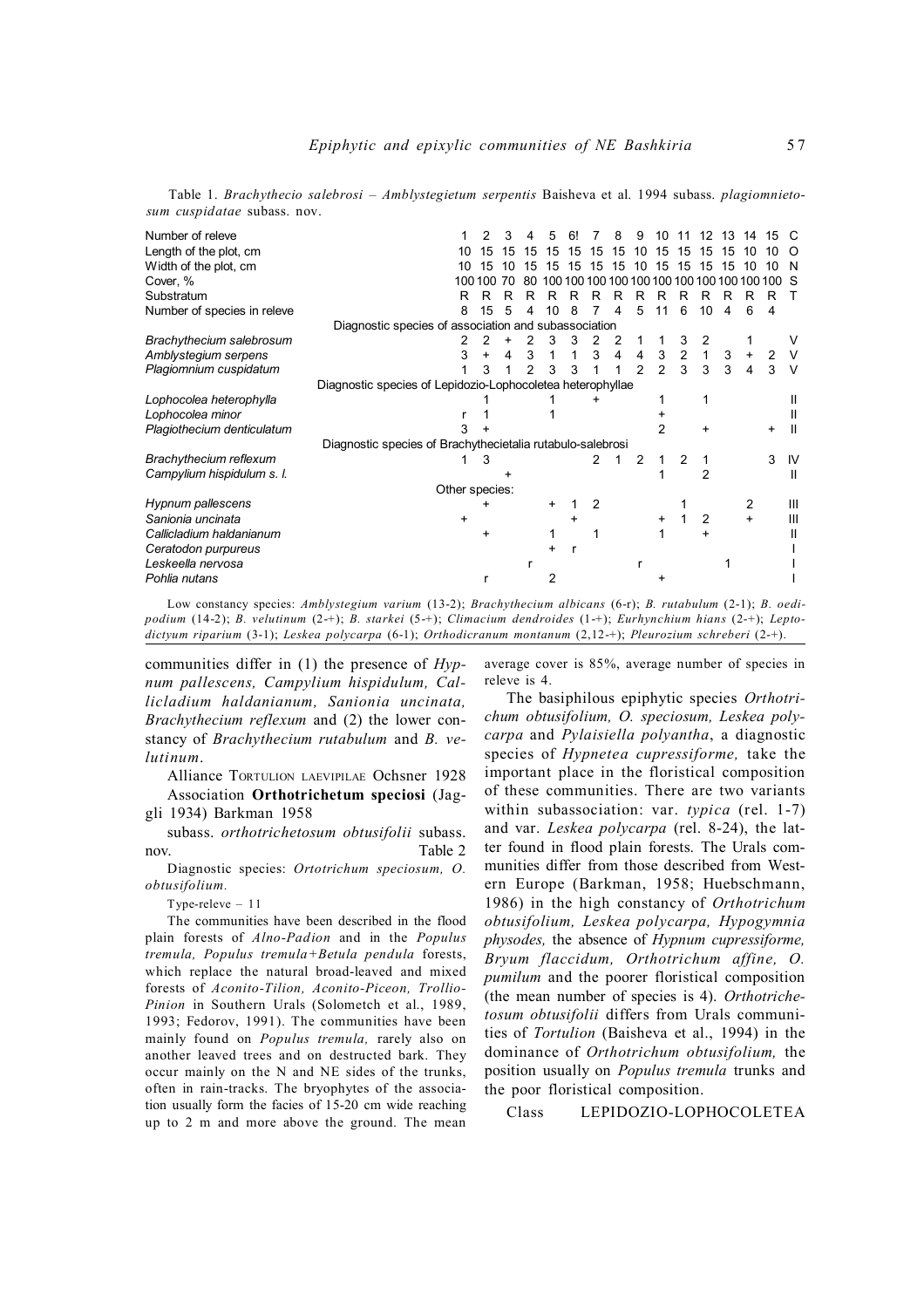Table 2. *Orthotrichetosum speciosi* (Jaggli 1934) Barkman 1958 subass. *orthotrichetosum obtusifolii* subass. nov.

| Number of releve            |                                                                   |            | з             |               | 5 | -6            |     | 8             | 9              |   |                |                                                                      |               |                |        |           |   |           |               |               |    |    |               | 10 11! 12 13 14 15 16 17 18 19 20 21 22 23 24 C                                |     |
|-----------------------------|-------------------------------------------------------------------|------------|---------------|---------------|---|---------------|-----|---------------|----------------|---|----------------|----------------------------------------------------------------------|---------------|----------------|--------|-----------|---|-----------|---------------|---------------|----|----|---------------|--------------------------------------------------------------------------------|-----|
| Length of the plot, cm      | 15                                                                | 15         |               |               |   |               |     |               |                |   |                |                                                                      |               |                |        |           |   |           |               |               |    |    |               | 10 15 10 10 15 15 10 10 10 10 15 10 10 10 15 15 10 15 15 15 10 15 0            |     |
| Width of the plot, cm       | 15                                                                | 15         |               |               |   |               |     |               |                |   |                |                                                                      |               |                |        |           |   |           |               |               |    |    |               | 10 15 10 10 15 15 10 10 10 10 15 10 10 10 15 10 10 15 15 15 10 15 N            |     |
| Cover, %                    |                                                                   |            |               |               |   |               |     |               |                |   |                |                                                                      |               |                |        |           |   |           |               |               |    |    |               | 100 90 70 70 70 100 60 90 100100 90 80 60 100100 70 80 80 80 100 90 80 90 90 S |     |
| Height above the ground, cm |                                                                   |            |               |               |   |               |     |               |                |   |                | 40 130 60 150 60 160 - 100150150170110 40 70 120 50                  |               |                |        |           |   | $-403070$ |               |               |    |    |               | $-2050120$ T                                                                   |     |
| Substratum                  |                                                                   |            |               |               |   |               |     |               |                |   |                | PT BP PT TC PT SC BP SC PT PT PT PT AL R R PN R SA PN PN SC PT SC PT |               |                |        |           |   |           |               |               |    |    |               |                                                                                |     |
| Number of species in releve |                                                                   | 2          | $\mathcal{P}$ |               | 4 | 4             | 5   | $\mathcal{B}$ | $\overline{a}$ | 5 | $\overline{4}$ | 4                                                                    | $\epsilon$    | Δ              |        | 5         | 4 | 5         | 5             | 5             | 5  |    |               | -5                                                                             |     |
| Exposition                  |                                                                   | $E$ NE $-$ |               |               |   |               |     |               |                |   |                | E E SE E NE - NENEW                                                  |               | $\blacksquare$ | $\sim$ | N         |   | - NE N    |               | N             | E. | N. |               | E NW                                                                           |     |
|                             | Diagnostic species of association, subassociation and variant     |            |               |               |   |               |     |               |                |   |                |                                                                      |               |                |        |           |   |           |               |               |    |    |               |                                                                                |     |
| Orthotrichum speciosum      |                                                                   |            |               |               |   |               |     |               |                |   |                | $\mathcal{P}$                                                        | $\mathcal{P}$ | $\mathcal{P}$  | 2      |           |   |           |               | $\pm$         |    |    |               |                                                                                | -IV |
| Orthotrichum obtusifolium   |                                                                   |            |               | 3             | 3 | 3             | ÷   | $\mathcal{P}$ |                | 2 |                |                                                                      |               | 4              | 2      | 3         | 2 | 3         | 3             | 2             |    |    |               |                                                                                | v   |
| Leskea polycarpa            |                                                                   |            |               |               |   |               |     |               |                |   |                |                                                                      |               |                |        |           | 2 | 3         | 3             | 3             | 3  | 3  |               | 4                                                                              | .IV |
|                             | Diagnostic species of Hypnetea cupressiformis and Leucodontetalia |            |               |               |   |               |     |               |                |   |                |                                                                      |               |                |        |           |   |           |               |               |    |    |               |                                                                                |     |
| Pylaisiella polyantha       | 5                                                                 | 4          |               | $\mathcal{P}$ | 3 | $\mathcal{P}$ | 2 3 |               | $\mathcal{P}$  |   | 4              | 2                                                                    | 2             | $\mathcal{P}$  | 3      | 3         | 4 | 2         | $\mathcal{P}$ | $\mathcal{B}$ | 3  | 3  | $\mathcal{P}$ |                                                                                |     |
| Orthotrichum fastigiatum    |                                                                   |            |               |               |   |               |     |               |                |   |                |                                                                      |               |                |        |           |   |           |               |               |    |    |               |                                                                                |     |
| Platygyrium repens          |                                                                   |            |               |               |   |               |     |               |                |   |                |                                                                      |               |                | $\div$ |           |   |           |               |               |    |    |               |                                                                                |     |
|                             |                                                                   |            |               |               |   |               |     |               | Other species: |   |                |                                                                      |               |                |        |           |   |           |               |               |    |    |               |                                                                                |     |
| Hypogymnia physodes         |                                                                   |            |               |               |   | $\mathcal{P}$ | 3   |               |                |   |                |                                                                      |               |                |        | $\ddot{}$ |   |           | $+$           | 2             |    |    |               | $\ddot{}$                                                                      |     |
| Brachythecium salebrosum    |                                                                   |            |               |               |   |               |     |               |                |   |                |                                                                      |               |                | 2      |           |   |           |               |               |    |    |               |                                                                                |     |

Low constancy species: *Amblystegium serpens* (4-+); *Brachythecium velutinum* (18-1); *Frullania bolanderi* (7-+); *Leskeella nervosa* (13-1); *Heterocladium dimorphum* (16-+); *Myrinia pulvinata* (21-+); *Plagiomnium cuspidatum* (10-2); *Sanionia uncinata* (15-+).

Table 3. *Tetraphis pellucida* – community.

| Number of releve                                                              | 1              | 2   | 3  | 4         | 5         | 6         |           | 8         | 9         | 10             | 11             | 12        | 13        | 14        |                |
|-------------------------------------------------------------------------------|----------------|-----|----|-----------|-----------|-----------|-----------|-----------|-----------|----------------|----------------|-----------|-----------|-----------|----------------|
| Length of the plot, cm                                                        | 15             | 15  | 15 | 15        | 15        | 15        | 15        | 15        | 10        | 15             | 15             | 15        | 20        | 10        | O              |
| Width of the plot, cm                                                         | 15             | 15  | 15 | 15        | 15        | 15        | 15        | 15        | 10        | 10             | 15             | 15        | 10        | 10        | N              |
| Cover, %                                                                      | 100            | 100 | 80 | 100       | 100       | 90        | 100 100   |           | 90        | 100 100        |                | 80        | 90        | 70        | S              |
| Substratum                                                                    | R              | R   | R  | R         | R         | R         | R         | R         | R         | R              | R              | R         | R         | R         | т              |
| Number of species in releve                                                   | 10             | 6   | 9  | 10        | 9         | 5         | 5         | 8         | 7         | 7              | 7              | 7         | 3         | 11        |                |
| Tetraphis pellucida                                                           | Δ              | 5   |    | 5         | 4         | 3         |           |           |           |                |                |           | 4         | 2         | v              |
| Diagnostic species of Lepidozio-Lophocoletea heterophyllae and Lophocoletalia |                |     |    |           |           |           |           |           |           |                |                |           |           |           |                |
| Plagiothecium laetum                                                          |                |     | 2  | 2         | 2         | 3         | 3         | 2         |           | 2              | $\overline{2}$ | +         |           | 1         | IV             |
| Lophocolea minor                                                              |                |     |    |           | $\pmb{+}$ |           | +         |           |           |                |                | 3         |           |           | Ш              |
| Cephalozia lunulifolia                                                        | r              |     | 2  | $\ddot{}$ | +         |           |           |           | 1         |                | $\ddot{}$      | $\ddot{}$ |           |           | Ш              |
| Plagiothecium denticulatum                                                    | 1              | 1   |    |           |           | $\ddot{}$ |           |           | $\ddot{}$ | 1              |                |           |           |           | Ш              |
| Lophocolea heterophylla                                                       | +              |     |    |           |           |           |           |           |           |                |                |           |           | +         | Ш              |
| Blepharostoma trichophyllum                                                   |                |     |    | r         |           |           |           |           |           | 3              |                |           |           | +         | Ш              |
| Lepidozia reptans                                                             |                |     |    |           |           |           |           |           |           |                | $\overline{2}$ |           |           | +         |                |
| Diagnostic species of Dicranetalia                                            |                |     |    |           |           |           |           |           |           |                |                |           |           |           |                |
| Orthodicranum montanum                                                        | 2              | 2   | 3  | +         | +         |           | +         |           |           |                |                |           |           | +         | Ш              |
| Dicranum scoparium                                                            |                |     |    | $\ddot{}$ |           |           | $\ddot{}$ | +         |           |                |                | +         |           |           | Ш              |
|                                                                               | Other species: |     |    |           |           |           |           |           |           |                |                |           |           |           |                |
| Callicladium haldanianum                                                      | +              |     |    | +         | 1         | +         |           | $\ddot{}$ | 2         |                |                |           |           | +         | IV             |
| Pohlia nutans                                                                 |                |     |    | +         | $\pmb{+}$ | $\ddot{}$ |           | $\ddot{}$ | $\ddot{}$ | $\overline{2}$ | 3              | 3         | $\ddot{}$ | +         | $\mathbf{III}$ |
| Cladonia sp.                                                                  |                |     |    |           | 2         |           |           |           |           | 3              | $\overline{2}$ |           | 1         | $\ddot{}$ | $\mathbf{I}$   |
| Plagiomnium cuspidatum                                                        | r              |     |    |           |           |           |           |           | 2         |                |                |           |           |           |                |
| Brachythecium starkei                                                         |                |     |    |           |           |           |           | 1         | 1         |                |                |           |           |           |                |
| Dicranum bonjeani                                                             |                |     |    |           |           |           |           | 1         |           |                |                |           |           |           |                |
| Hypnum pallescens                                                             |                | r   |    |           | r         |           |           |           |           |                |                |           |           |           | Ш              |

Low constancy species: *Amblystegium serpens* (1-+); *Brachythecium oedipodium* (2-+); *B. salebrosum* (1-2); *B. reflexum* (14-+); *B. velutinum* (12-+); *Campylium hispidulum* (1-+); *Cephaloziella rubella* (10-+); *Platygyrium repens* (8-1); *Pleurozium schreberi* (3-1); *Sanionia uncinata* (14-r); *Sphagnum capillifolium* (11-2).

HETEROPHYLLAE Huebschmann 1976 Order *LOPHOCOLETALIA HETERO-PHYLLAE* Barkman 1958 Alliance TETRAPHIDO-AULACOMNION ANDROG- YNAE (Krusenstjerna 1945) Barkman 1958 **Tetraphis pellucida** – community Table 3 Diagnostic species: *Tetraphis pellucida.*

The mesophytic and acidophytic communities on decaying, fully destructed wood have been found in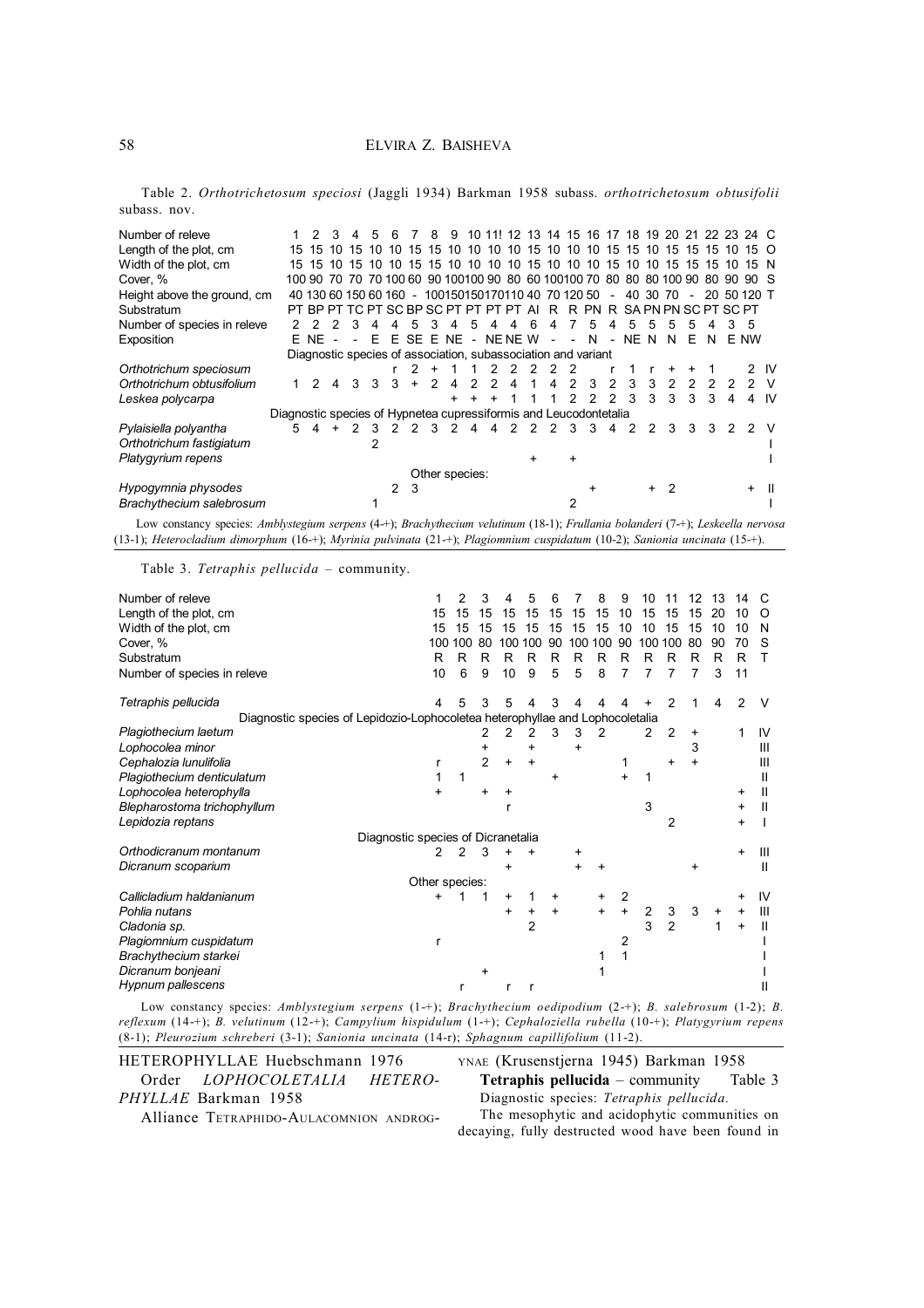coniferous and mixed forests and in the swamps. The mean average cover is 93%, average number of species in releve is 7.

The floristical composition of communities is characterized by the predominance of *Tetraphis pellucida*, and the high constancy of diagnostic species of *Lepidozio-Lophocoletea heterophyllae (Plagiothecium laetum, P. denticulatum, Lophocolea minor, Cephalozia lunulifolia*). However, the diagnostic species of both alliances, *Blepharostomion* and *Tetraphido-Aulacomnion*, are of rare occurrence in these communities. The association *Lepidozio-Tetraphidetum pellucidae* (Barkman 1958) Maurer 1961 is the similar European syntaxon (Huebschmann, 1986); Bashkirian communities differ from it in (1) the absence of *Dicranodontium denudatum, Calypogeia neesiana, Plagiothecium curvifolium, Hypnum cupressiforme*; (2) the lower presence of *Lepidozia reptans;* (3) the higher constancy of *Callicladium haldanianum, Lophocolea minor, Cephalozia* lunulifolia. The *Tetraphis pellucida* – community is classified here within *Tetraphido-Aulacomnion* because *Tetraphis pellucida* is the diagnostic species of this alliance. Probably, the syntaxonomic position of this community should be reconsidered.

Alliance DICRANO-HYPNION FILIFORMIS Barkman 1958

Association **Ptilidio-Hypnetum pallescentis** (Herzog 1943) Barkman 1958

subass. *callicladietosum haldaniani* subass. nov. Table 4

Type releve – 7.

Diagnostic species: *Hypnum pallescens, Ptilidium pulcherrimum, Callicladium haldanianum.*

The communities have been found on *Betula pendula, Quercus robur, Tilia cordata, Alnus glutinosa,* often on the destructed bark. The majority of releves have been made on the tree bases, but in the moist and shady habitats it reaches the height of 70-130 cm above the ground. The mean average cover is 98%, average number of species in releve is 7.

The diagnostic species of *Dicranetalia (Orthodicranum montanum, Ptilidium pulcherrimum, Hypnum pallescens)* and *Brachythecietalia rutabulo-salebrosi* Marstaller 1987 *(Brachythecium reflexum, Sanionia uncinata, Brachythecium salebrosum)* take the important place in the floristical composition of communities. Subass. *callicladietosum haldaniani* is more mesophytic and differs from the Urals typical communities of *Ptilidio-Hypnetum* (Baisheva et al., 1994) in predominance of *Callicladium haldanianum*.

Association **Platygyrietum repentis** Le Blanc 1963 Table 5

Diagnostic species: *Platygyrium repens*. The association unites the communities with the predominance of *Platygyrium repens* growing in shady wet forests *(Aconito-Piceion, Aconito-Tilion).* The releves have been made on the bark of *Tilia cordata, Quercus robur*, on fallen trunks and on the roots of *Pinus sylvestris*. The mean average cover is 100%, average number of species in releve is 7.

The characteristics of these association include the high constancy of *Pylaisiella polyantha (Leucodontetalia)* and *Ptilidium pulcherrimum* and *Orthodicranum montanum (Dicranetalia)*. The Urals communities of association differ from those described from Germany (Marstaller, 1986) in the high constancy of *Pylaisiella polyantha, Sanionia uncinata, Leskeella nervosa, Callicladium haldanianum,* and in the rare occurrence of the *Lepidozio-Lophocoletea heterophyllae* diagnostic species, lichens and in the absence of *Dicranum viride* and *Dicranoweisia cirrata.* Also, in Western Europe *Platygyrietum repentis* is presented on the middle part of trunks and on the bases of tree branches (Marstaller, 1986), while in the Urals – mostly on tree bases and rarely exceed the height of herb layer (45-50 cm).

*Platygyrietum repentis* differs from the associations *Pylaisietum polyanthae* Gams 1927 and *Pylaisielleto-Leskeelletum nervosae* Baisheva et al. 1994 by the predominance of *Platygyrium repens,* the presence of diagnostic species of *Dicranetalia* and indifferent species *– Sanionia uncinata, Callicladium haldanianum, Brachythecium salebrosum*.

#### **DISCUSSION**

In the early studies on bryosyntaxonomy in Western Europe the diagnostic species of higher syntaxa (alliances, orders and classes) often have been used for distinguishing of associations (Barkman, 1958). Later, as the data accumulating, the diagnostic groups of associations became more specific, involving the species with narrower ecological amplitude (Huebschmann, 1986).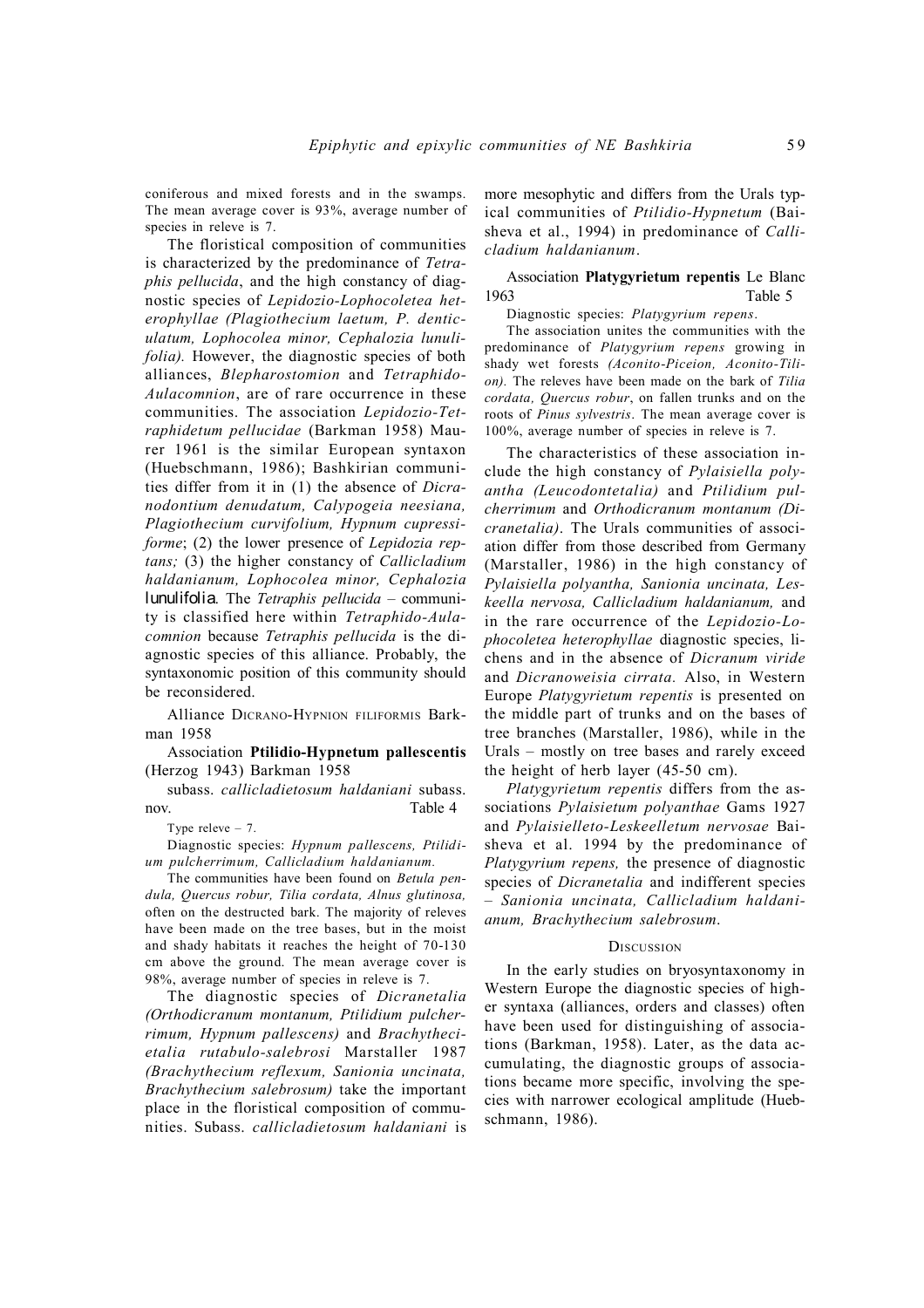60 ELVIRA Z. BAISHEVA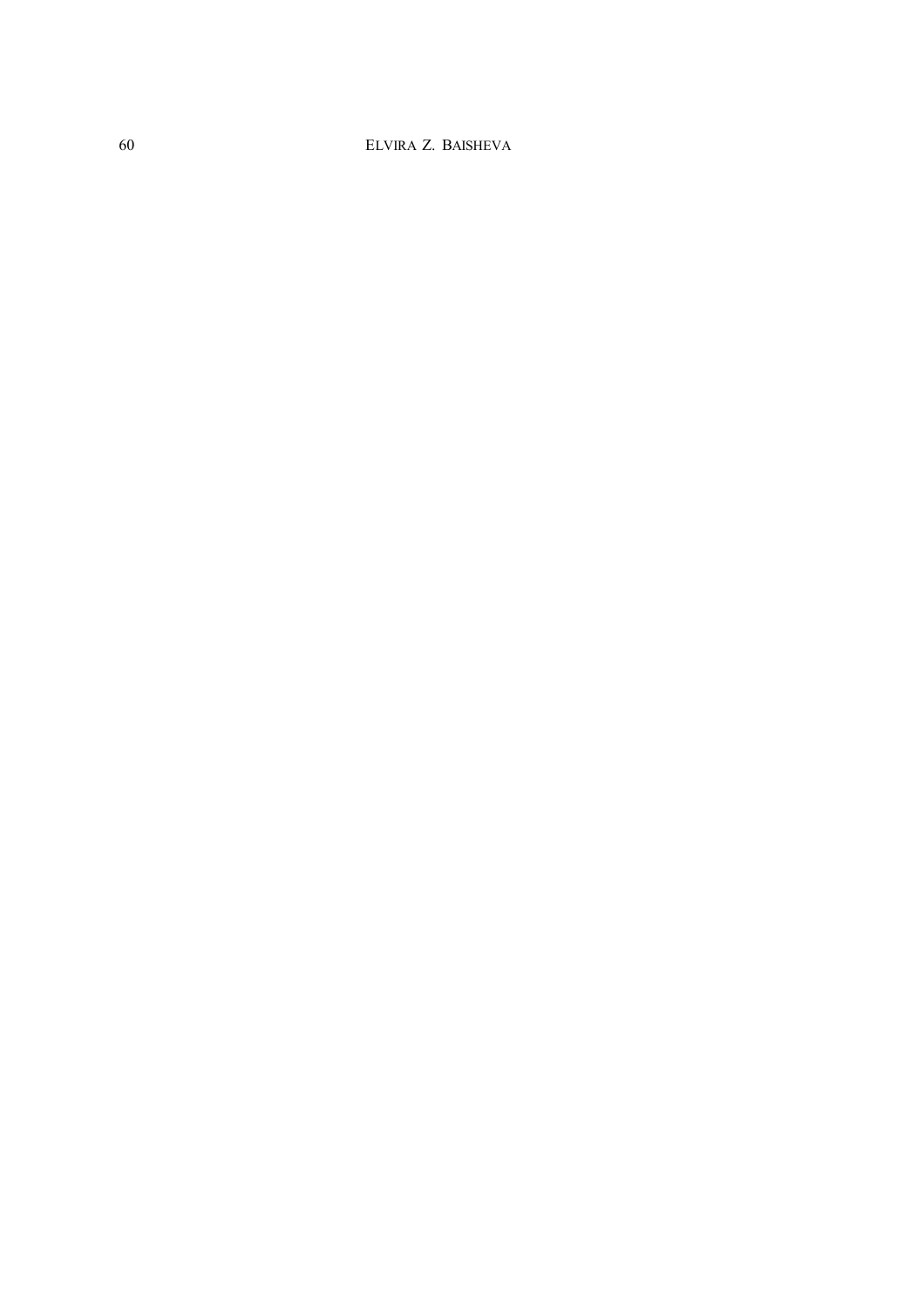| Number of releve                                                  |           | 2  | 3                                  | 4   | 5   | 6   |     | 8   | 9   | 10  | 11             | 12             | 13             | 14             | 15  | С  |
|-------------------------------------------------------------------|-----------|----|------------------------------------|-----|-----|-----|-----|-----|-----|-----|----------------|----------------|----------------|----------------|-----|----|
| Length of the plot, cm                                            | 15        | 15 | 30                                 | 10  | 10  | 20  | 15  | 10  | 10  | 15  | 15             | 15             | 15             | 15             | 20  | O  |
| Width of the plot, cm                                             | 15        | 15 | 5                                  | 10  | 10  | 10  | 15  | 10  | 10  | 15  | 15             | 15             | 15             | 15             | 10  | N  |
| Cover, %                                                          | 100       | 90 | 100                                | 100 | 100 | 100 | 90  | 100 | 100 | 100 | 100            | 100            | 100            | 100            | 100 | S  |
| Height above the ground, cm                                       |           |    |                                    |     |     |     | 100 |     |     |     |                |                |                |                |     | т  |
| Substratum                                                        | R         | R  | R                                  | TC. | R   | R   | ТC  | ТC  | TC. | TC. | PS             | PS             | R              | PS             | QR  |    |
| Number of species in releve                                       | 8         | 6  |                                    |     | 7   | 10  | 5   | 5   |     |     |                |                | 8              |                | 6   |    |
|                                                                   |           |    | Diagnostic species of association  |     |     |     |     |     |     |     |                |                |                |                |     |    |
| Platygyrium repens                                                | з         | 3  |                                    |     |     |     | Δ   | 2   |     |     |                |                |                |                |     |    |
| Diagnostic species of Hypnetea cupressiformis and Leucodontetalia |           |    |                                    |     |     |     |     |     |     |     |                |                |                |                |     |    |
| Pylaisiella polyantha                                             |           |    |                                    | 3   |     |     |     | Δ   | 3   |     |                | 2              | 2              | $\mathfrak{p}$ |     | IV |
| Radula complanata                                                 |           |    |                                    |     |     |     |     |     |     |     |                |                |                |                |     |    |
| Orthotrichum speciosum                                            |           |    |                                    |     |     |     |     |     | 2   |     |                |                |                |                |     |    |
| Leucodon sciuroides                                               |           |    |                                    |     |     |     |     |     |     |     |                |                |                |                |     |    |
|                                                                   |           |    | Diagnostic species of Dicranetalia |     |     |     |     |     |     |     |                |                |                |                |     |    |
| Hypnum pallescens                                                 | 2         |    |                                    |     |     |     |     |     |     |     |                |                |                |                | 2   | Ш  |
| Ptilidium pulcherrimum                                            |           | 2  |                                    |     |     |     |     |     |     |     |                |                |                |                | +   | Ш  |
| Orthodicranum montanum                                            |           |    |                                    |     |     |     |     |     |     |     |                |                |                | 2              |     |    |
|                                                                   |           |    | Other species:                     |     |     |     |     |     |     |     |                |                |                |                |     |    |
| Sanionia uncinata                                                 | 2         |    |                                    |     |     |     |     |     |     |     | 2              |                |                | 2              |     | IV |
| Callicladium haldanianum                                          | $\ddot{}$ | 2  |                                    |     | 2   | 1   |     |     |     |     | $\mathfrak{p}$ | 3              | $\overline{2}$ |                |     | Ш  |
| Leskeella nervosa                                                 |           |    |                                    | 3   | 4   | 2   |     | 3   | 3   | 3   |                |                |                |                |     | Ш  |
| Pleurozium schreberi                                              |           |    |                                    |     |     |     |     |     |     |     |                | 2              |                |                |     | Ш  |
| Brachythecium salebrosum                                          | +         |    | 2                                  |     |     |     |     |     |     |     |                |                |                |                |     | Ш  |
| Pohlia nutans                                                     |           |    |                                    |     |     |     |     |     |     |     |                | 2              |                |                |     |    |
| Cladonia coniocraea                                               |           |    |                                    |     |     |     |     |     |     |     |                | $\overline{2}$ |                |                |     |    |
| Hypogymnia physodes                                               | 2         |    |                                    |     |     | 2   |     |     |     |     |                |                |                |                |     |    |
| Plagiothecium laetum                                              |           |    |                                    |     |     |     |     |     |     |     |                |                |                |                |     |    |

Table 5. *Platygyrietum repentis* Le Blanc 1963

Low constancy species: *Amblystegium serpens* (3-2); *Brachythecium reflexum* (5-+); *B. rutabulum* (2-3); *Eurynchium pulchellum* (2-2); *Frullania bolanderi* (9-r); *Hypnum cupressiforme* (9-r); *Leskea polycarpa* (4-+); *Lophocolea heterophylla* (14-+); *L. minor* (5-1); *Myrinia pulvinata* (10-2); *Tetraphis pellucida* (13-1).

In Bashkiria, due to its continental climate, the bryophyte flora is much poorer than in Western Europe. So, the possibilities for characterization of epiphytic and epixylic syntaxa are obviously more limited. Therefore the diagnostic species of higher units have been used for establishment of associations from Southern Urals.

#### AKNOWLEDGEMENTS

I am grateful to A. Solometch and M. Ignatov for valuable remarks and comments, and to M. Saitov for correction the English of the manuscript.

#### LOCALIZATION OF RELEVES

Table 1: 1,2 – 3.VIII.93. Mishkin Distr., Novotroizkoe, 55° 43'N, 56 14 E; 3,4 – 30.VII.93. Salavat., Arkaulskoe Bog, 55° 23'N, 57° 48'E; 5 – 5.VI.93. Duvan Distr., Ozero, 55° 29'N, 58° 5'E; 6 – 8.VI.93. Belokatai River, 4 km from Shigaevka, left bank of Ik River, 55° 56'N, 58° 25'E; 7,8 – 12.VI.93. Belokatai distr., 2 km from Maigasa NW, 55° 37'N, 58° 55'E; 9 – 12.VI.93. Belokatai Distr., at the foot of hill Jamaza, 110 quarter of Belokatai forestry, 55° 42'N, 59° 15'E; 10,12 – 30.VII.93. Salavat Distr., at the foot of hill Karatau, Osinovka, 55° 19'N, 57° 35'E; 11 – 9.VI.93. Belokatai Distr., 6 km from Karlyshanovo n, 56° 0'N, 58° 35'E; 13 – 13.VI.93. Kyga Distr., Leuza, 55° 29'N, 58° 43'E; 14 – 3.VI.93. Salavat Distr., 3 km from Iltjaevo S, 55° 11'N, 58° 10'E; 15 – 7.VI.93. Mechetlinsk Distr., flood plain of Ai River, Sosnovka, 56° 0'N, 58° 0'E.

Table 2: 1,9,10,11,12,23 – 15.VI.93. Salavat Distr., 2 km W from Staro-Mukhametovo, 55° 19'N, 58° 23'E; 2,8,14,15,18 – 11.VI.93. Belokatai Distr., 2 km from Medjatovo down-stream along Bolshoi Ik River, 55° 40'N, 59° 5'E; 3,4 – 22.VIII.92. Meleuz Distr., Nugush, 53° 2'N, 56° 28'E; 5 – 12.VI.93. Belokatai Distr., 98 quarter of Belokatai Forestry, 55° 38'N, 59° 0'E; 6 – 7.VI.93. Mechetlinsk Distr., flood plain Ai-River, Sosnovka, 56° 0'N, 58° 0'E; 7 – 15.VI.93. Salavat Distr., Lakly, 55° 11'N, 58° 30'E; 8,16,19,20,24, – 2.VI.93. Salavat Distr., flood plain of Yuryuzan River, Jangan-Tau, 55° 16'N, 58° 6'E.;13,17 – 8.VI.93. Belokatai Distr., 4 km from Shigaevka, flood plain Ik-River, 55° 56'N, 58° 25'E.

Table 3: 1-7 – 31.VII.93. Salavat Distr., at the the foot of hill Karatau, Osinovka, 55° 19'N, 57° 35'E; 8 – 2.VIII.93. Duvan Distr., Tchernosharskoe Bog, 55° 50'N, 57° 55'E; 12 – 3.VIII.93. Mishkin Distr., Novotroizkoe, 55° 43'N, 56° 14'E; 13 – 27.VII.92. Salavat Distr., Lagerevskoe Bog, 55° 15'N, 58° 27'E; 14 – 14.IX.92. Belorezk Distr., at foot of hill Elongas, 57° 7'N, 58° 28'E.

Table 4: 1,4,9,12,15,16,17,21,22,24 – 6.VI.93. Duvan Distr., right bank of Lemoza River, Lukjanovka, 55° 43'N,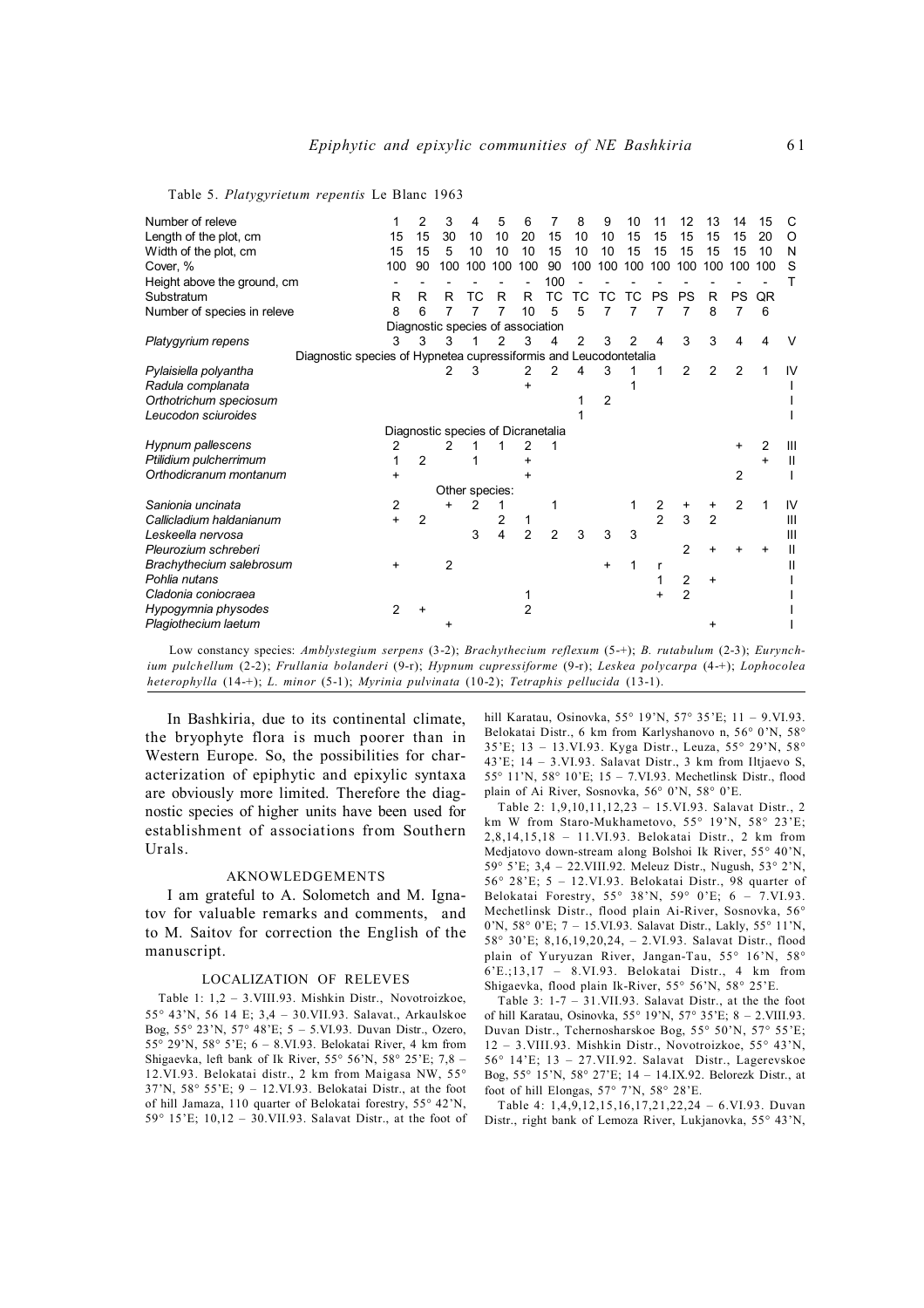### 62 ELVIRA Z. BAISHEVA

Table 6. Syntaxa of *Hypnetea cupressiformis* and *Lepidozio-Lophocoletea*.

1. Ass. *Orthotrichetosum speciosi* (Jaggli 1934) Barkman 1958 subass. *orthotrichetosum obtusifoli* subass. nov.;

2. *Platygyrietum repentis* Le Blanc 1963;

3. Ass. *Ptilidio-Hypnetum pallescentis* (Herzog 1943) Barkman 1958 subass. *callicladietosum haldanani* subass. nov.; 4. Ass. *Brachythecio salebrosi*-*Amblystegietum serpentis* Baisheva et al. 1994 subass. *plagiomnietosum cuspidati* subass. nov.; 5 – *Tetraphis pellucida* – community.

//OLeuc – d.s. of *Leucodontetalia*; //OLoph – d.s. of *Lophocoletalia*; //ODicr – d.s. of *Dicranetalia*; // OBrach – d.s. of *Brachythecietalia*; //ALesk – d.s. of *Leskeion*.

| Number of syntaxa                                                | 1                                       | 2                | 3                | 4                | 5                |
|------------------------------------------------------------------|-----------------------------------------|------------------|------------------|------------------|------------------|
| Number of releves in syntaxa                                     | 24                                      | 15               | 30               | 15               | 14               |
| Mean cover, %                                                    | 85                                      | 100              | 98               | 96               | 93               |
| Total number of species                                          | 16                                      | 28               | 31               | 26               | 28               |
| Mean number of species in releve                                 | 4                                       | $\overline{7}$   | $\overline{7}$   | 7                | 7                |
| Diagnostic species of associations, subassociations and variants |                                         |                  |                  |                  |                  |
| Orthotrichum speciosum //OLeuc                                   | IV <sup>1</sup>                         | ı                |                  |                  |                  |
| Orthotrichum obtusifolium //OLeuc                                | $V^3$                                   |                  |                  |                  |                  |
| Leskea polycarpa //ALesk                                         | IV <sup>2</sup>                         | ı                |                  | ı                |                  |
| Platygyrium repens                                               |                                         | $\sqrt{3}$       |                  |                  | T                |
| Ptilidium pulcherrimum //ODicr                                   |                                         | $\mathbf{H}$     | $\overline{V^2}$ |                  |                  |
| Hypnum pallescens                                                |                                         | III <sup>2</sup> | $\mathsf{V}^3$   | III <sup>1</sup> | $\mathbf{H}$     |
| Callicladium haldanianum                                         |                                         | III <sup>2</sup> | $V^2$            | Ш                | $IV+$            |
| Amblystegium serpens //OBrach                                    |                                         | I                | $\overline{1}$   | $V^3$            |                  |
| Brachythecium salebrosum //OBrach                                |                                         | $\mathbf{I}$     | Ш                | $\mathsf{V}^2$   | ı                |
| Plagiomnium cuspidatum                                           |                                         |                  |                  | $V^2$            |                  |
| Tetraphis pellucida //OLoph                                      |                                         |                  |                  |                  | $V^3$            |
| Diagnostic species of Hypnetea cupressiformis                    |                                         |                  |                  |                  |                  |
| Pylaisiella polyantha                                            | ۱/3                                     | $IV^2$           |                  |                  |                  |
| Diagnostic species of Lepidozio-Lophocoletea heterophyllae       |                                         |                  |                  |                  |                  |
| Lophocolea heterophylla                                          |                                         |                  | IV <sup>1</sup>  | Ш                | $\mathbf{H}$     |
| Lophocolea minor                                                 |                                         |                  | ı                | $II^+$           | $III+$           |
| Cladonia coniocraea                                              | $\mathbf{I}$                            |                  |                  |                  |                  |
| Plagiothecium laetum                                             |                                         |                  | ı                |                  | IV <sup>2</sup>  |
| Plagiothecium denticulatum                                       |                                         |                  |                  | Ш                | $\mathbf{H}$     |
|                                                                  |                                         |                  |                  |                  |                  |
|                                                                  | Diagnostic species of Lophocoletalia    |                  |                  |                  |                  |
| Lepidozia reptans                                                |                                         |                  |                  |                  | $\mathbf{I}$     |
| Blepharostoma trichophyllum                                      |                                         |                  |                  |                  | Ш                |
| Cephalozia lunulifolia                                           |                                         |                  | I                |                  | III <sup>1</sup> |
|                                                                  | Diagnostic species of Dicranetalia      |                  |                  |                  |                  |
| Orthodicranum montanum                                           |                                         |                  | $\mathbf{I}$     | L                | III <sup>1</sup> |
| Dicranum scoparium                                               |                                         |                  | $\mathbf{I}$     |                  | Ш                |
|                                                                  | Diagnostic species of Brachythecietalia |                  |                  |                  |                  |
| Brachythecium reflexum                                           |                                         |                  | III <sup>2</sup> | IV <sup>2</sup>  |                  |
| Brachythecium velutinum                                          | I                                       |                  | ı                |                  |                  |
| Brachythecium starkei                                            |                                         |                  |                  |                  |                  |
| Brachythecium rutabulum                                          |                                         | ı                |                  |                  |                  |
| Brachythecium oedipodium                                         |                                         |                  |                  |                  |                  |
|                                                                  | Other species                           |                  |                  |                  |                  |
| Sanionia uncinata                                                |                                         | IV               | $\mathbf{I}$     | $III+$           | ı                |
| Hypogymnia physodes                                              | Ш                                       | I                | ı                |                  |                  |
| Leskeella nervosa                                                |                                         | Ш                |                  | L                |                  |
| Myrinia pulvinata                                                |                                         |                  |                  |                  |                  |
| Eurhynchium pulchellum                                           |                                         |                  |                  |                  |                  |
| Pohlia nutans                                                    |                                         |                  |                  | I                | Ш                |
| Pleurozium schreberi                                             |                                         | $\mathbf{I}$     | $\mathbf{I}$     |                  | I                |
| Campylium hispidulum                                             |                                         |                  |                  | Ш                | T                |

Low constancy species: *Amblystegium varium* (4-I); *Brachythecium albicans* (4-I); *Campylium sommerfeltii* (4-I); *Cephaloziella rubella* (5-I); *Ceratodon purpureus* (4-I); *Cladonia sp*. (3-I;5-II); *Climacium dendroides* (4-I); *Dicranum bonjeani* (5-I); *D. fuscescens* (3-I); *Eurhynchium hians* (4-1); *Frullania bolanderi* (1,2-I); *Hypnum cupressiforme* (2-I); *Leptodictyum riparium* (4-I); *Leucodon sciuroides* (2-I); *Myurella julacea* (1-I); *Orthodicranum flagellare* (3-I); *Orthotrichum fastigiatum* (1-I); *Paraleucobryum longifolium* (3-I); *Sphagnum capillifolium* (5-I); *Radula complanata* (2-I).